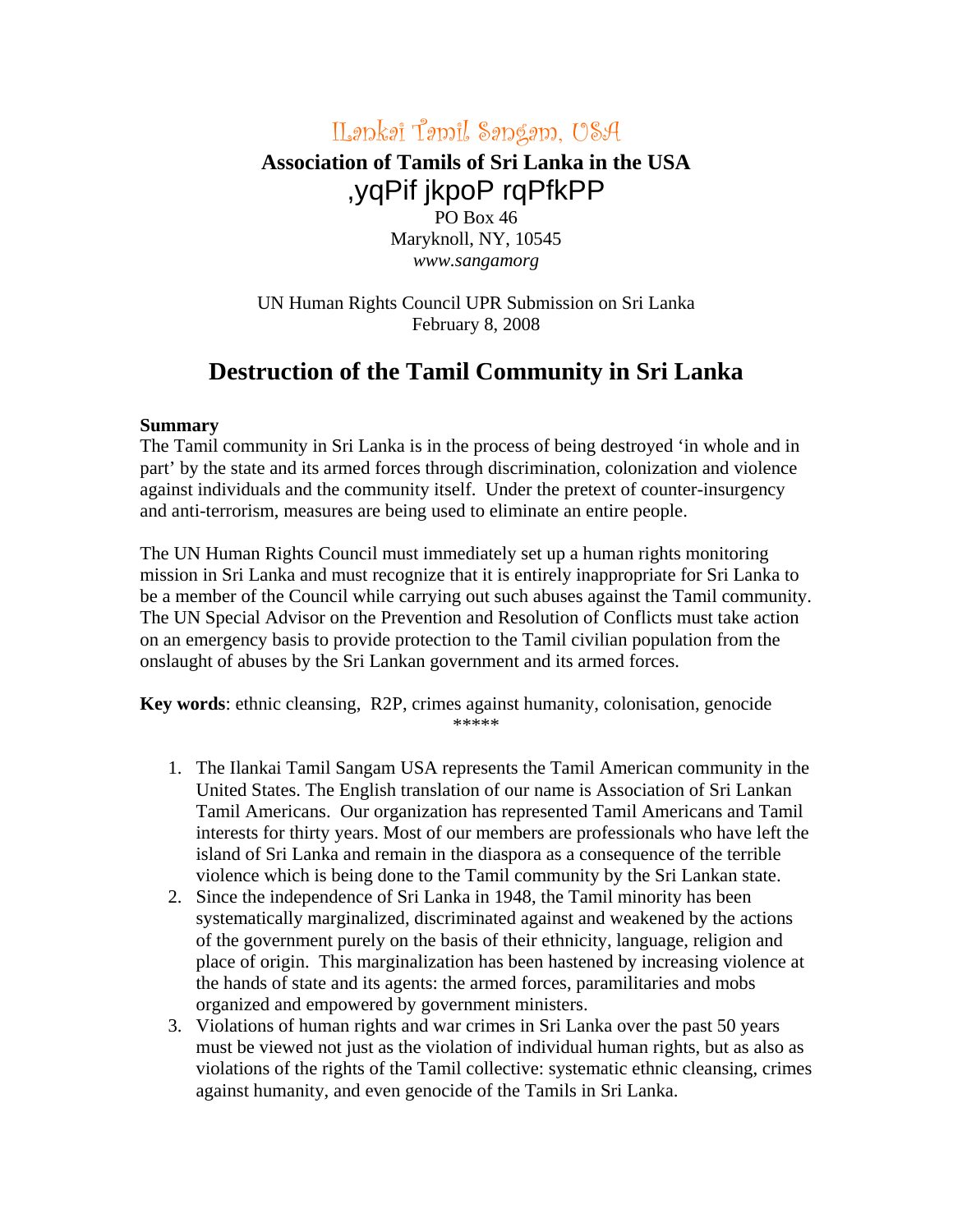- 4. Tamil areas are occupied and administered by a mono-ethnic military entirely composed of Sinhalese. In Jaffna, the Tamil cultural heartland, there are 50,000 Sinhalese troops controlling 500,000 Tamils – one soldier for every 10 people. In the East, there are over 40,000 Sinhalese troops for 600,000 Tamils and Muslims. Almost no decisions of any sort can be made by the local population in the NorthEast themselves.
- 5. Those areas that are not occupied by the armed forces are under constant military attack – barring a few cease-fire periods – by land, sea and air with heavy armaments. There is also often a military blockade of Tamil areas with even necessities of civilian life and commerce being blocked. Counter-insurgency and anti-terrorist military tactics are regularly directed against the Tamil civilian population.
- 6. Tamil areas in the NorthEast are being systematically colonized by state-financed 'development schemes' for the benefit of southern Sinhalese settlers protected by the Sinhalese military. Areas thus colonized are then gerrymandered to majority-Sinhalese districts to dilute Tamil representation in Parliament. Colonization has been particularly vigorous in areas which divide the Tamil Northern Province from the Tamil Eastern Province. The Sinhalese population of Trincomalee, for instance, has grown over twice as fast as the Tamil population since 1950. This process of state-aided colonization is ongoing in Vavuniya, Trincomalee and Batticaloa. As an example, Sinhalese settlers have been moved into areas captured by the armed forces to the west of Vavuniya since September, 2007.
- 7. Tamils have been systematically driven out of their traditional homelands in the NorthEast. Since the war began in 1983, 1/3 (one third) of the original population of 3 ½ (three and one half) million Tamils have left the island. Another 500,000 have left the Tamil areas because of violence and sought a tenuous refuge in Sinhalese areas, particularly in Colombo.
- 8. The remaining Tamils have all been displaced at least once and most have been displaced multiple times, some as often as 15 times. 600,000 – almost one in every two - remain displaced, living in temporary shelters, in accommodations not their homes or in refugee camps, often in miserable conditions. Displacement of Tamils has occurred through Sinhalese mob violence, military and paramilitary massacres, the shelling and bombing of civilian areas, and the creation of High Security Zones.
- 9. The economy of the Tamil areas in the NorthEast, which was never provided development funds before the war, has been completely destroyed since. All industry is gone. Commerce is restricted by military blockades and corruption, and by the increasing poverty of the population. Agriculture has shrink due to restrictions on fertilizer and fuel, military offensives timed to the harvest, intentional destruction of crops, the creation of High Security Zones in prime agricultural land, the killing of cooperative society officers, the destruction of processing facilities and military blockades that restrict transport of goods. Fishing, the main source of protein for the population, is so hemmed in by military restrictions as to be non-existent.
- 10. Emergency laws, the Prevention of Terrorism Act, the military occupation of the Tamil homelands and the complete impunity of perpetrators of crimes against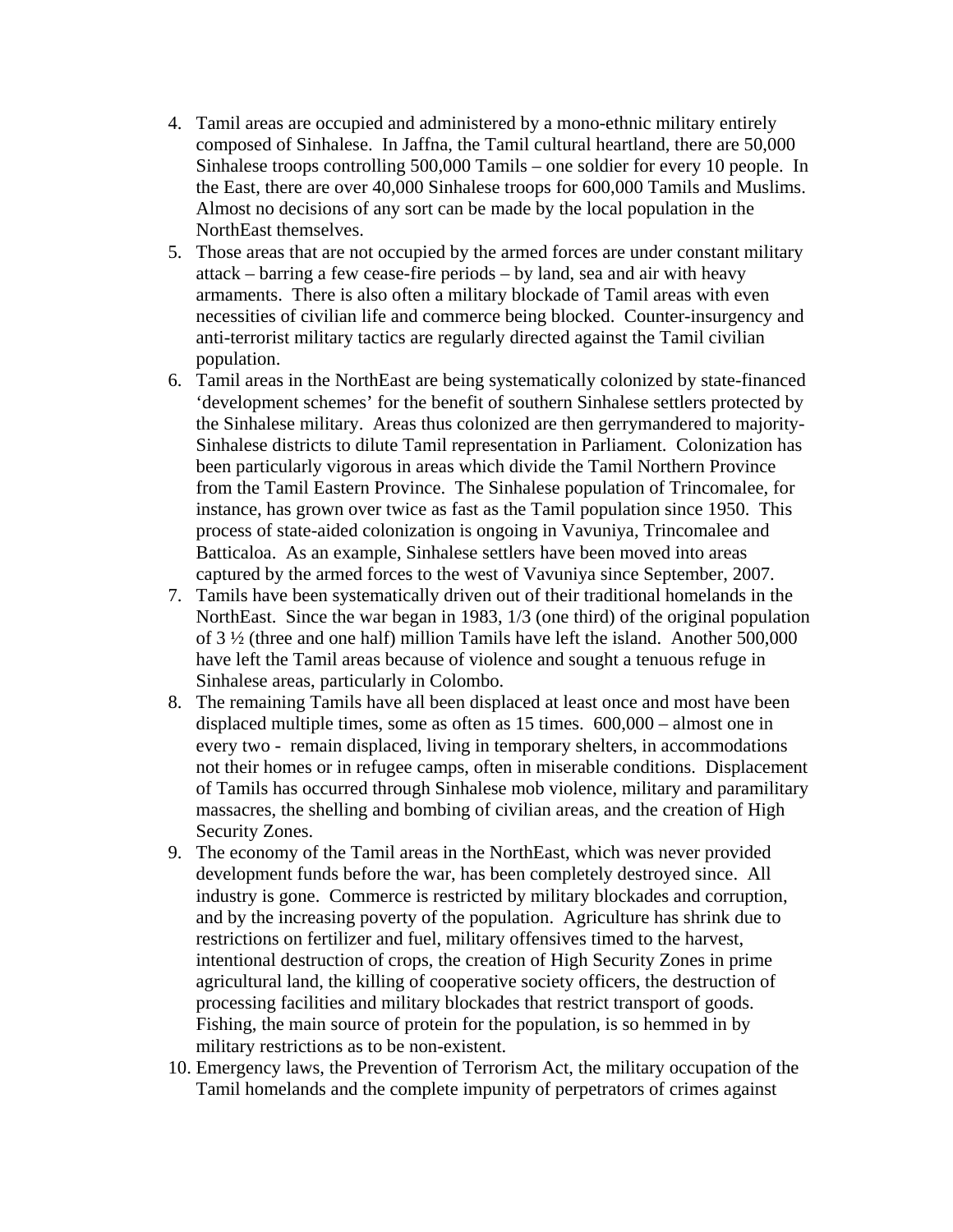Tamils permit the extrajudicial executions, disappearances, rape, torture in custody, detention without trial, incommunicado detention, indiscriminate arrest and harassment to which large numbers of Tamils have been routinely subjected. In 2007, 2,500 Tamils were killed and 2,000 disappeared.

- 11. Most of the extrajudicial killings and disappearances are not carried out by 'shadowy, unknown forces,' but by paramilitaries directly under the control of the armed forces in counter-insurgency efforts to both eliminate all Tamil activists and leaders of any sort and to terrify the remaining population into passivity. The ability of the community to maintain itself is consciously being destroyed. All local efforts at self-improvement are prevented and anyone attempting such is the first to be killed. Journalists reporting on the genocidal situation and humanitarian workers assisting the affected are also being deliberately targeted, to the point where Sri Lanka is one of the most dangerous places in the world for these essential mechanisms of civil society.
- 12. Institutions which contribute to the well-being and sustenance of the civilian population have been systematically destroyed and never re-built. Hospitals, schools, houses of worship, community centers, markets, cooperative societies, bus and train stations, roads, water, sewage and irrigation systems, electrical grids, etc. are all decrepit or destroyed. Teachers, doctors and government servants (all of whom are government-appointed) are in short supply in the Tamil northeast, while they are in excess in the Sinhalese south. Donor-funded projects are used to strengthen and protect colonists, the military and its paramilitary clients. The remaining physical structures of Tamil institutions, including schools and hospitals, are deliberately occupied by the armed forces to prevent their unencumbered use by civilians.
- 13. Indicators of the well-being of the population in the Tamil homelands have plummeted since 1983. Infant mortality has quadrupled, while one in every two Tamil children is now malnourished. Illiteracy has risen as school attendance has decreased - in a community that values education above all else. The proportion of children continuing on to higher education has fallen. The proportion of those living in poverty and unemployment has increased significantly. Overall social indicators on the island have risen in the meantime, partly because the central government does not include the worst-affected areas of the NorthEast in its statistics.
- 14. Assistance to the war- and tsunami-affected, the displaced and those living in poverty has been hampered by government and military obstruction. Even when the government declares that there is no blockade of the Tamil areas, as Pres. Kumaratunge did in 1994, the armed forces prevent free access. Today, obstruction of access to both local, national and international agencies and NGOs is rampant. The main aid vehicle of the Tamil diaspora, the Tamil Rehabilitation Organization, has been outlawed, its funds frozen, its offices looted and bombed and its workers abducted and killed.
- 15. The freedom of movement of the Tamil population has been drastically curtailed. The need for special passes and permissions, regulations about registration at police stations, the photographing of all households in Tamil areas, etc. are means of restricting free movement. National identity cards are often confiscated, which